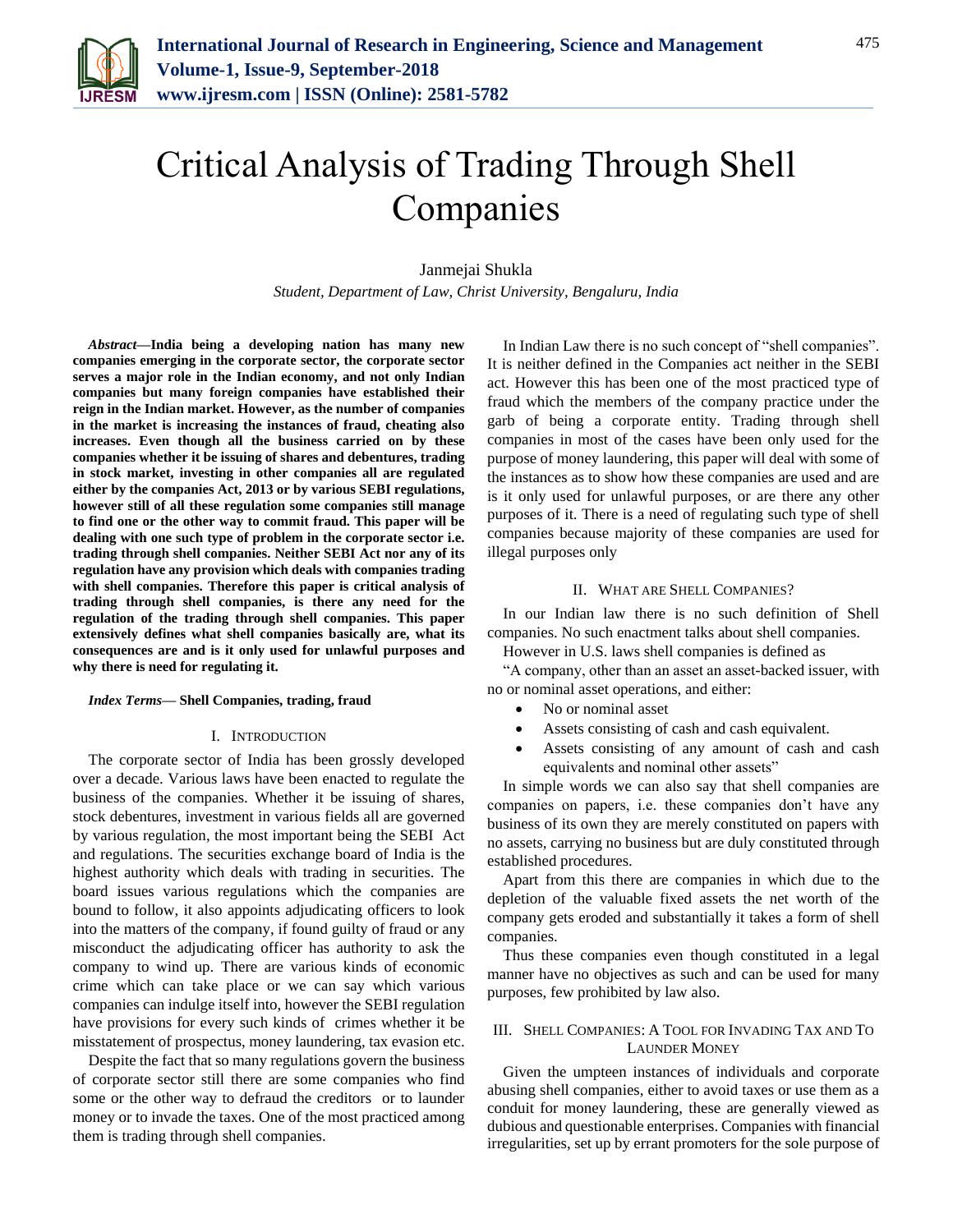

money laundering, can cause heartburn to the investors

Shell companies are usually constituted by a parent company for their own beneficial purposes, they are duly constituted by the established procedure, but as mentioned they do not have an active business of their own so what the members of the company do is that they invest in such type of companies, therefore this decreases their net annual revenue and hence they pay taxes only for those revenue which they generate after the investment, and hence pay less taxes.

There is involvement of natural persons in the complex web of shell companies only at the initial stage when the shareholders subscribe to the share capital of the shell company. After that many layers are created because there are company to company transactions and much more complex structure of shell companies comprising of the financial integration of nation is formed which makes it almost impossible the real beneficiary (natural person) involved in these shell companies. These shell companies have been used for the purpose of money at large scale. The fake pan cards have facilitated the enormous growth of shell companies which were being used for layering of funds and illegal transfer of such funds to some other companies/persons or parked abroad in the guise of remittances against import. The share capital of these shell companies are subscribed by fake shareholders through numerous bank account opened with the use of fake pan cards at the initial stage

Thus we see that how this is very unique way in which each and every step is legal either it be constituting company, investing into it but the whole intention or motive is to defraud the investors, creditors and employee of the company

One such instance of trading with shell companies was seen in the case of Sir Dinshaw Maneckjee petit, re in which sir Dinshaw was a millionaire earning huge income by way of dividend and interest. He formed four private companies and transferred his investments to each of these companies in exchange of their shares. The dividends and the income interest income received by the company were handed back to sir Dinshaw as a pretended loan. In this case also it was held that the company was formed by Dinshaw and was purely for the purpose of tax evasion.

A new company 'C' was created as wholly owned by the principal company 'A' with no assets of its own except those transferred to it by the company 'A' with no business or income of its own except receiving dividends from shares transferred to it by the company A and served no purpose whatsoever except to reduce the gross profits of the company 'A'. The reduction of gross profit avoided payment of bonus to employees of company 'A'. In this case also the court held company 'A' liable for committing fraud to its employees.

An article named "shopping for anonymous shell companies: An audit study of anonymity and crime in the international financial system" where the author has given three instances about how shell companies are used in an illegal manner. In the first instance a US senate report said that a person was interested in opening an offshore shell companies because he

wanted to protect his assets from Uncle Sam and his ex-wife.

In the second instance as a second example there was corruption probe into an \$43 billion (US\$ 86 billion) arms deal between the British company BAE Systems and Saudi Arabia. The U.K. government cancelled this probe in December 2006 following threats that the Saudi government would suspend all intelligence cooperation with the United Kingdom and cancel the deal if the investigation were not quashed.

In the third instance third example involves how corrupt heads of state and other senior politicians disguise the illicit origins of (that is, launder) the bribes they receive.

Another article named as "funding terror" where the authors have portrayed how shell companies are also used by the various terrorist organisations to manage their funds. The authors have quoted "As this Article examines in great detail, one of the most dangerous and accessible financial tools used by terrorists today is the anonymous shell company" which clearly shows how dangerous these companies can be, if not regulated in an orderly way.

An article named "Lifestyles of the Rich and Infamous: Confronting Dirty Money in US Real Estate" where the authors have depicted various instances as to how the drug traffickers as well as the corrupt politicians use shell companies to launder their illegal funds how they convert their black money into white .

These instances clearly show how people exploit these companies for their own beneficial purposes.

# IV. WHY IS THERE A NEED FOR REGULATING TRADING THROUGH SHELL COMPANIES?

In India we do not have any such law which talks about shell companies, however the courts have in many cases lifted the corporate veil to identify the insides of the company, various instances have come up, it has been seen that companies have active business have invested in such type of companies which do not have any active business, then only it is identified that this investing is only done for some illegal purposes, but it may also happen sometime that a company earlier having a active business but due to the depletion of its fixed assets becomes merely a shell company and then it becomes hard to find that for what purpose this company is used now, SEBI has issued regulations for money laundering, tax evasion, fraud etc but neither of its regulation even in the SEBI FUTP(fraudulent and und unfair trade practices) regulations talks about such type of shell companies.

The main concern is in this type of trading neither of the steps taken is illegal whether it is forming a company, investing into it, getting returns from the company in which the other companies have invested, but still the whole intentions behind this id fraud.

SEBI should come up with such regulations which are concern with shell companies wholly. This can be done if SEBI keeps a proper check over the corporate sector that all the companies some or the other business, whether it be a parent